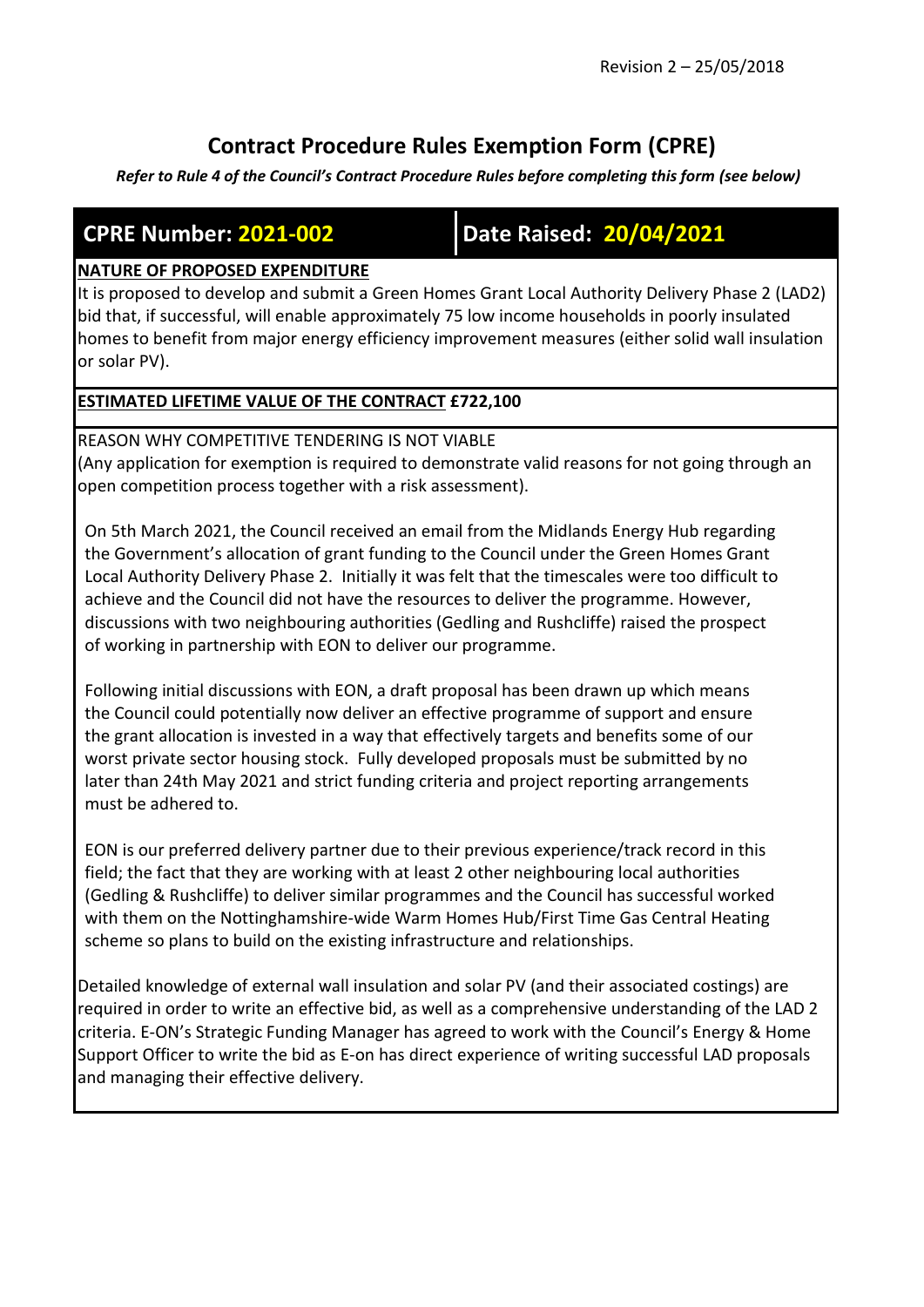## **PREFERRED CONTRACTOR(S)/SUPPLIER(S) TO BE USED**

We are proposing to contract with E-on to deliver and manage the Council's LAD 2 scheme. E-on will be responsible for ensuring delivery targets are met within the funding timeframes set out by the Midlands Energy Hub, and for ensuring their installers meet the required standards. In addition, E-on has offered to bring other added value services to the scheme at no additional cost, e.g. triaging residents who do not meet the LAD 2 criteria to other relevant support schemes. To our knowledge, this is not available from competitors. Also, E-on has agreed to work with the Council to produce tailored information for residents, such as typical savings occupiers can expect to gain from the energy efficiency measures proposed for their home. E-on has also agreed to provide full support to residents throughout the pre and post installation phase.

## **Risk Assessment**:

The risk of going through an open competition process is that (a) we do not get the support we need to write and submit a successful funding proposal within the tight timeframe specified and (b) we could miss the opportunity of contracting with a known, trusted partner that has the experience and capacity to provide the project management support that the Council currently does not have in house.

| <b>Contract Officer</b>                                                         | <b>Helen Richmond</b> |             | Date 20/04/21 |
|---------------------------------------------------------------------------------|-----------------------|-------------|---------------|
| <b>AUTHORISATIONS:</b> (refer to Rules 4.3 & 4.5 below as appropriate)          |                       |             |               |
| <b>IDirector</b>                                                                |                       | <b>Date</b> |               |
| <b>Section 151 Officer</b>                                                      |                       | <b>Date</b> |               |
| <b>Chief Executive</b>                                                          |                       | <b>Date</b> |               |
| Note: A copy of the authorised Exemption Form must be forwarded to the Business |                       |             |               |

**Manager – Financial Services for recording and monitoring purposes**